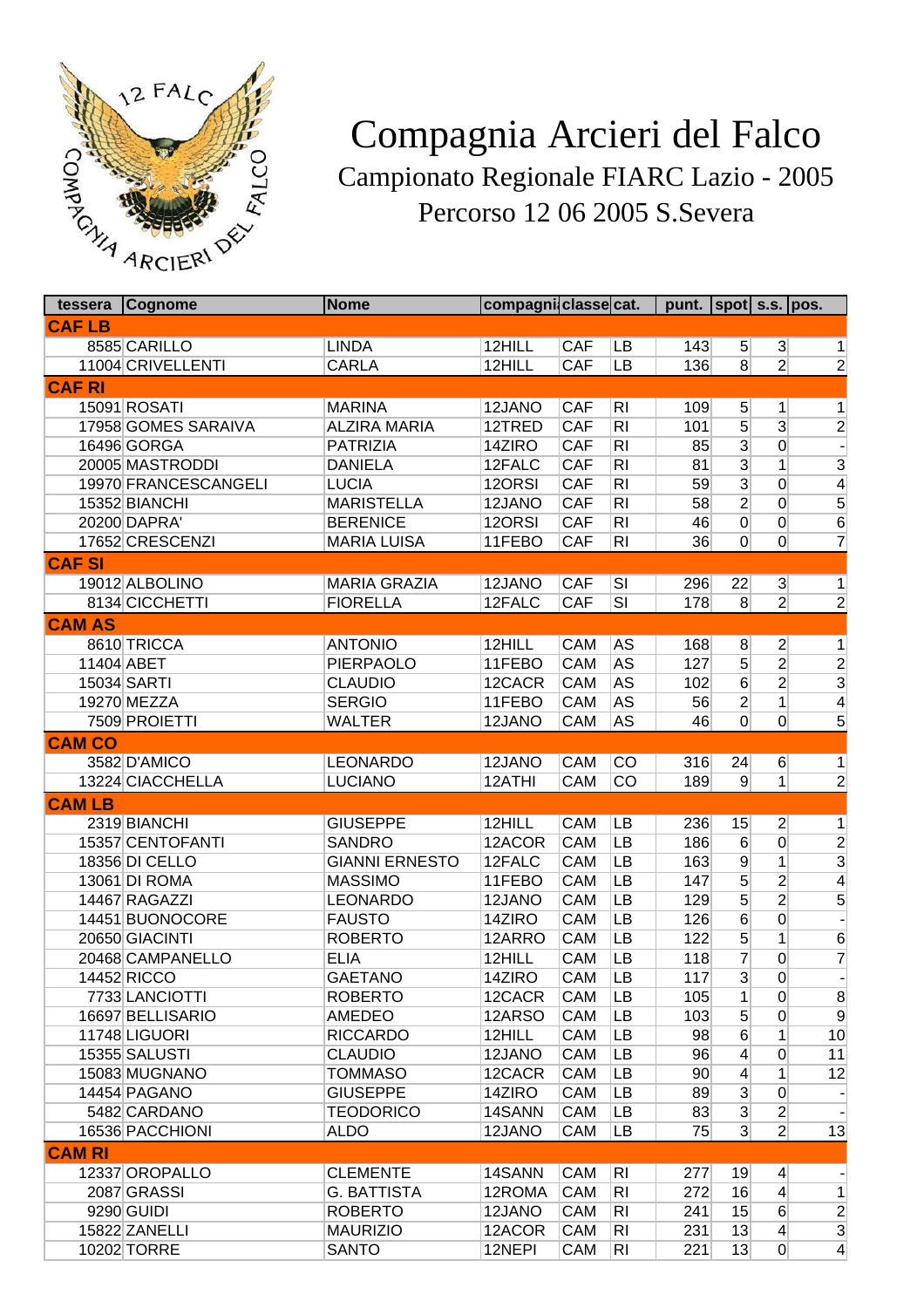|               | 5515 LUCCI                   | <b>ADRIANO</b>               | 12HILL           | CAM                      | R <sub>l</sub>                   | 219        | 13               | $\overline{2}$ | $5\overline{)}$ |
|---------------|------------------------------|------------------------------|------------------|--------------------------|----------------------------------|------------|------------------|----------------|-----------------|
|               | 11905 PASQUALINI             | <b>GIANCARLO</b>             | 12NEPI           | <b>CAM</b>               | R <sub>l</sub>                   | 218        | 14               | $\overline{3}$ | $6\,$           |
|               | 7345 BIANCONI                | <b>GINO</b>                  | 12NEPI           | <b>CAM</b>               | R <sub>l</sub>                   | 215        | 14               | $\overline{2}$ | $\overline{7}$  |
|               | 15356 GRAZIOSI               | <b>GRAZIOSO</b>              | 12ACOR           | <b>CAM</b>               | R <sub>l</sub>                   | 195        | 11               | $\overline{2}$ | $\overline{8}$  |
|               | 8411 DI MARCO                | <b>ANTONIO</b>               | 12JANO           | <b>CAM</b>               | R <sub>l</sub>                   | 193        | 7                | $\overline{3}$ | $\overline{9}$  |
|               | 20539 PATRIARCA              | <b>ENRICO</b>                | 12ORSI           | <b>CAM</b>               | R <sub>l</sub>                   | 189        | 11               | $\overline{2}$ | 10              |
|               | 14450 ESPOSITO               | <b>PASQUALE</b>              | 14ZIRO           | <b>CAM</b>               | R <sub>l</sub>                   | 186        | $6 \overline{6}$ | 1              |                 |
|               | 7731 GIAMPAOLO               | <b>RIZIERO</b>               | 12CACR           | CAM                      | R <sub>l</sub>                   | 170        | 10               | $\overline{0}$ | 11              |
|               | 7676 DE SANTIS               | <b>SANDRO</b>                | 12ACOR           | <b>CAM</b>               | RI                               | 167        | $\overline{9}$   | $\overline{0}$ | 12              |
|               | 2597 COCULO                  | <b>B. MASSIMO</b>            | 12TRED           | CAM                      | R <sub>l</sub>                   | 164        | 8                | $\overline{2}$ | 13              |
|               | 18357 DI CELLO               | <b>ALESSANDRO</b>            | 12FALC           | CAM                      | RI                               | 160        | 6                | 0              | 14              |
|               | 4639 MORABITO                | NICOLO'                      | 12VERO           | <b>CAM</b>               | RI                               | 151        | 11               | $\overline{2}$ | 15              |
|               | 18329 CENTI                  | <b>GIANLUCA</b>              | 12ROMA           | <b>CAM</b>               | RI                               | 149        | 5                | $\overline{0}$ | 16              |
|               | 3118 FIORE                   | <b>ANTONIO</b>               | 12ROMA           | CAM                      | RI                               | 148        | 6                | $\overline{0}$ | 17              |
| 17926 LUZI    |                              | <b>MASSIMO</b>               | 12ORSI           | CAM                      | RI                               | 145        | 7                | $\overline{2}$ | 18              |
|               | 9624 SPINELLI                | <b>GIUSEPPE</b>              | 12ROMA           | <b>CAM</b>               | RI                               | 135        | 5                | 1              | 19              |
|               | 19971 CAMMERINESI            |                              |                  |                          |                                  |            |                  |                |                 |
|               |                              | <b>MARCO</b>                 | 12ORSI           | <b>CAM</b>               | RI                               | 133        | 7                | $\overline{2}$ | 20              |
|               | 16495 BUONOCORE              | <b>MAURIZIO</b>              | 14ZIRO           | <b>CAM</b>               | RI                               | 133        | 5                | $\overline{0}$ |                 |
|               | 20004 DEL BROCCO             | <b>ANDREA</b>                | 12FALC           | <b>CAM</b>               | RI                               | 131        | 5                | $\overline{0}$ | 21              |
|               | 16280 SBRACIA                | <b>ANDREA</b>                | 12FALC           | CAM                      | R <sub>l</sub>                   | 129        | 7                | $\overline{2}$ | 22              |
|               | 16014 ANGELICI               | <b>ALESSANDRO</b>            | 11FEBO           | <b>CAM</b>               | R <sub>l</sub>                   | 128        | $\overline{4}$   | 1              | 23              |
|               | 12763 ANASTASI               | <b>GIANCARLO</b>             | 12BRAN           | CAM                      | R <sub>l</sub>                   | 116        | 6                | 0              | 24              |
|               | 17924 ZINNA                  | <b>CESARE</b>                | 12ORSI           | CAM                      | R <sub>l</sub>                   | 76         | $\vert 4 \vert$  | $\overline{2}$ | 25              |
|               | 20610 OLIVIER                | <b>VALERIO</b>               | 12CACR           | CAM                      | R <sub>l</sub>                   | 73         | $\overline{3}$   | $\overline{0}$ | 26              |
|               | 15093 CASTAGNA               | <b>GIULIO</b>                | 12FALC           | CAM                      | RI                               | 65         | 5                | $\overline{0}$ | 27              |
| <b>CAM SI</b> |                              |                              |                  |                          |                                  |            |                  |                |                 |
|               | 5609 DEL VALLE               | <b>DAVIDE</b>                | 12TRED           | CAM                      | $\overline{\mathsf{SI}}$         | 437        | 49               | 17             | 1               |
|               | 3201 MASTROGIACOMO           | <b>ANTONIO</b>               | 12TRED           | <b>CAM</b>               | $\overline{\mathsf{SI}}$         | 432        | 50               | 13             |                 |
|               | 12049 PERFETTI               | <b>RICCARDO</b>              | 12ACOR           | <b>CAM</b>               | $\overline{\mathsf{SI}}$         | 431        | 43               | 16             | $\frac{2}{3}$   |
|               | 11451 RUGGERI                | <b>FABIO</b>                 | 12JANO           | <b>CAM</b>               | $\overline{\mathsf{SI}}$         | 425        | 43               | 14             | $\overline{4}$  |
|               | 12762 LUDOVICI               | <b>ALESSANDRO</b>            | 12VERO           | <b>CAM</b>               | $\overline{\mathsf{SI}}$         | 424        | 40               | 22             | 5               |
|               | 18559 DI NARDO               | <b>FABRIZIO</b>              | 12ORSI           | <b>CAM</b>               | $\overline{\mathsf{SI}}$         | 423        | 43               | 14             | $\overline{6}$  |
|               | 8133 SIMONI                  | <b>ENRICO</b>                | 12FALC           | CAM                      | $\overline{\mathsf{SI}}$         | 391        | 35               | 10             | $\overline{7}$  |
|               | 17933 RATARI                 | <b>MARIO</b>                 | 12VERO           | CAM                      | SI                               | 365        | 33               | 10             | $\overline{8}$  |
|               | 17934 BOCCI                  | <b>MARCO</b>                 | 12ORSI           | CAM                      | SI                               | 357        | 34               | 12             | $\overline{9}$  |
|               | 18696 FIORUCCI               | <b>RICCARDO</b>              | 12ORSI           | CAM                      | $\overline{\mathsf{SI}}$         | 356        | 28               | 13             | 10              |
|               | 18558 DI NARDO               | <b>MASSIMO</b>               | 12ORSI           | <b>CAM</b>               | SI                               | 347        | 31               | $\overline{7}$ | 11              |
|               | 17927 DI NARDO               | <b>MAURO</b>                 | 12ORSI           | CAM                      | $\overline{\mathsf{SI}}$         | 345        | 28               | 5              | 12              |
|               | 20651 ORASI                  | <b>ALDO</b>                  | 12ARRO           | <b>CAM</b>               | $\overline{\mathsf{SI}}$         | 317        | 25               | $\overline{7}$ | 13              |
|               | 18698 CIACCARINI             | <b>WALTER</b>                | 12ORSI           | <b>CAM</b>               | $\overline{\mathsf{SI}}$         | 309        | 27               | $\overline{4}$ | 14              |
|               | 8328 ROMANO                  | <b>GIANCARLO</b>             |                  | CAM                      | $\overline{\mathsf{SI}}$         | 291        | 27               | 6              | 15              |
|               |                              |                              | 12ROMA           |                          |                                  |            |                  |                |                 |
| <b>CAM SL</b> |                              |                              |                  |                          |                                  |            |                  |                |                 |
|               | 11898 ALLEGRINI              | <b>MASSIMO</b>               | 09TEWA           | CAM                      | <b>SL</b>                        | 372        | 31               | $\overline{9}$ |                 |
|               | 14027 BOVE                   | <b>MARCO</b>                 | 12TRED           | CAM                      | <b>SL</b>                        | 364        | 34               | 11             | 1               |
|               | 17932 BOCCI                  | <b>GIORGIO</b>               | 12ORSI           | CAM                      | <b>SL</b>                        | 356        | 36               | $\overline{7}$ | $\frac{2}{3}$   |
|               | 18246 GENOVESE               | <b>ATTILIO</b>               | 12ORSI           | CAM                      | <b>SL</b>                        | 356        | 33               | 9              |                 |
|               | 6138 POMPILI                 | <b>ANGELO</b>                | 12JANO           | CAM                      | <b>SL</b>                        | 348        | 28               | 8              | $\vert 4 \vert$ |
|               | 17935 MISURACA               | <b>ETTORE</b>                | 12ORSI           | CAM                      | <b>SL</b>                        | 326        | 30 <sup>°</sup>  | 10             | $\overline{5}$  |
|               | 19013 SPEZIE                 | <b>EMILIO</b>                | 12JANO           | CAM                      | <b>SL</b>                        | 326        | 30 <sup>°</sup>  | 6              | 6               |
|               | 19969 D'ALESSIO              | <b>PAOLO</b>                 | 12ORSI           | CAM                      | <b>SL</b>                        | 317        | 27               | $\overline{4}$ | $\overline{7}$  |
|               | 9292 TOCCI                   | <b>PIETRO</b>                | 12JANO           | CAM                      | <b>SL</b>                        | 301        | 17               | $\overline{3}$ | $\overline{8}$  |
|               | 18794 D'ANTIMI               | <b>GIANLUCA</b>              | 12ARSO           | CAM                      | <b>SL</b>                        | 222        | 9                | $\overline{0}$ | 16              |
| <b>CUM LB</b> |                              |                              |                  |                          |                                  |            |                  |                |                 |
|               | 14672 DI NALLO               | <b>GIAN MARIA</b>            | 11FEBO           | <b>CUM</b>               | LB                               | 226        | 16               | $\overline{3}$ | $\vert$         |
|               | 16535 PACCHIONI              | <b>EDOARDO</b>               | 12JANO           | <b>CUM</b>               | LB                               | 223        | 17               | $\overline{3}$ | $\overline{2}$  |
|               | 18358 DI CELLO               | <b>ANDREA</b>                | 12FALC           | <b>CUM</b>               | LB                               | 142        | $6 \mid$         | $\overline{2}$ | $\overline{3}$  |
| <b>CUM RI</b> |                              |                              |                  |                          |                                  |            |                  |                |                 |
|               | 17937 ANGIOLILLO             | <b>MARCO</b>                 | 12ORSI           | <b>CUM</b>               | R <sub>l</sub>                   | 335        | 29               | $\overline{7}$ | $\mathbf{1}$    |
|               | 17930 CAMMERINESI            | <b>MARCO</b>                 | 12ORSI           | <b>CUM</b>               | R <sub>l</sub>                   | 335        | 27               | 12             |                 |
|               | 15821 ZANELLI                | <b>LORENZO</b>               | 12ACOR           | <b>CUM</b>               | R <sub>l</sub>                   | 323        | 27               | $\overline{3}$ | $\overline{2}$  |
|               |                              |                              |                  |                          |                                  |            |                  | $\overline{9}$ | $\frac{3}{4}$   |
|               | 15984 ANGELICI<br>16437 PACE | <b>FRANCESCO</b><br>LEONARDO | 11FEBO<br>11FEBO | <b>CUM</b><br><b>CUM</b> | R <sub>l</sub><br>R <sub>l</sub> | 313<br>268 | 23<br> 14        | $\overline{3}$ | $\overline{5}$  |
|               |                              |                              |                  |                          |                                  |            |                  |                |                 |